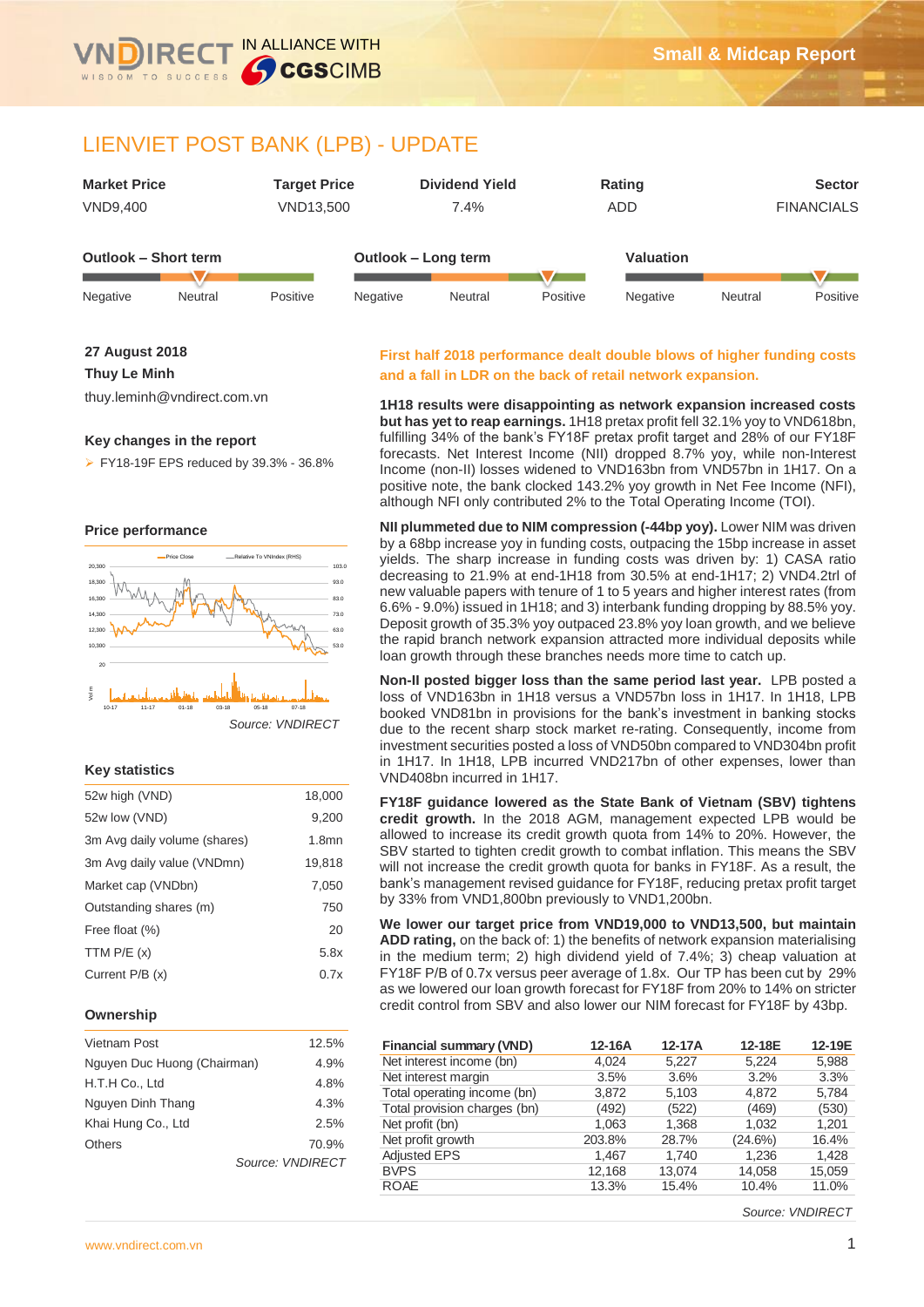

### **1H18: SLUGGISH PERFORMANCE AS NETWORK EXPANSION INCREASED COSTS WITHOUT RESULTING BENEFITS YET**

**Figure 1: Results comparison (VND bn, otherwise noted)**

| FYE (VNDbn)          | <b>2QFY18</b> | $%$ yoy | <b>1HFY18</b> | $%$ yoy | vs. old<br>forecasts | vs. revised<br>forecasts | Comments                                                                                                                                                    |
|----------------------|---------------|---------|---------------|---------|----------------------|--------------------------|-------------------------------------------------------------------------------------------------------------------------------------------------------------|
| Net interest income  | 1.126         | $-12%$  | 2.321         | $-9%$   | 38%                  | 44%                      | Below our old forecasts due to NIM compression.                                                                                                             |
| Non-interest income  | (172)         | nm      | (163)         | nm      | nm                   | 46%                      | Below our old forecasts due to provision expense for stocks<br>in LPB's investment portfolio and other expenses were<br>higher than our previous forecasts. |
| Operating revenue    | 954           | $-25%$  | 2.158         | $-13%$  | 35%                  | 44%                      |                                                                                                                                                             |
| Operating expenses   | (709)         | 1%      | (1, 344)      | 11%     | 39%                  | 44%                      |                                                                                                                                                             |
| Pre-provision profit | 246           | $-57%$  | 814           | $-36%$  | 30%                  | 45%                      | Below our old forecasts.                                                                                                                                    |
| Provision expenses   | (87)          | $-35%$  | (196)         | $-46%$  | 41%                  | 42%                      | Below our old forecasts as 1H18 provisioning was slow due<br>to weak performance in 1H18.                                                                   |
| Pretax profit        | 159           | $-64%$  | 618           | $-32%$  | 28%                  | 46%                      |                                                                                                                                                             |
| Net profit           | 129           | $-64%$  | 508           | $-28%$  | 30%                  | 49%                      | Below our old forecasts.                                                                                                                                    |

Source: VNDIRECT, Company reports

**Net interest income plummeted due to NIM compression (-44bp yoy).** Lower NIM was driven by a 68bp yoy increase in funding costs, outpacing the 15bp increase in asset yields. In our view, LPB has been expanding its network in the first six months via the postal channel and, as a result, customer deposits have grown quickly, but lending via the postal channel is taking a longer time to catch up. 1H18 deposit growth of 35.3% yoy outpaced loan growth of 23.8% yoy. All of the new deposits were from individual customers, lifting the contribution of individual deposits to total deposits from 46% as of end-FY17 to 57% as of end-2Q18. Meanwhile, CASA ratio decreased to 21.9% by end-1H18 from 30.5% by end-1H17 largely due to the increased preference of retail customers to put their money into term deposits.

In 1H18, LPB also issued VND4.2trl valuable papers with tenure of 1 to 5 years at higher interest rates (from 6.6% - 9.0%) in order to raise medium and long-term funds to reduce the ratio of short-term funds used for medium/long-term loans. Meanwhile, the robust customer deposits growth led interbank borrowings balance to drop 88.5% yoy, and its contribution to the total funding mix shrank from 11% at end-1H17 to just 1% at end-1H18. The change in funding mix to a higher cost resulted in a 68bp yoy hike in funding costs, resulting in lower NIMs. However, customer deposit is a more stable source of fund as individuals often place idle cash as term deposits for long period of time and the interest rates on customer deposits are less fluctuate than interest rates on interbank market.

**Non-interest income posted bigger losses than in the same period last year.** LPB posted a loss of VND163bn in 1H18 versus VND57bn in losses in 1H17. In 1H18, LPB booked a VND81bn provision for the bank's investment in banking stocks due to the recent sharp market re-rating which hit banking names particularly hard. Consequently, investment securities posted a loss of VND50bn compared to VND304bn in profits in 1H17. In 1H18, LPB incurred VND217bn of other expenses, lower than VND408bn incurred in 1H17.

**OPEX increased 11.2% yoy due to network expansion while provision expenses dropped 46.5% yoy as provisioning was slow in 1H18.** In our view, the slow pace of provisioning was due to weak operating income in 1H18. New provisions booked for on-balance sheet loans in 1H18 was 26.8% lower than the amount booked in the same period last year. The new provision booked for VAMC loans in 1H18 was minimal at around VND12bn. We expect provision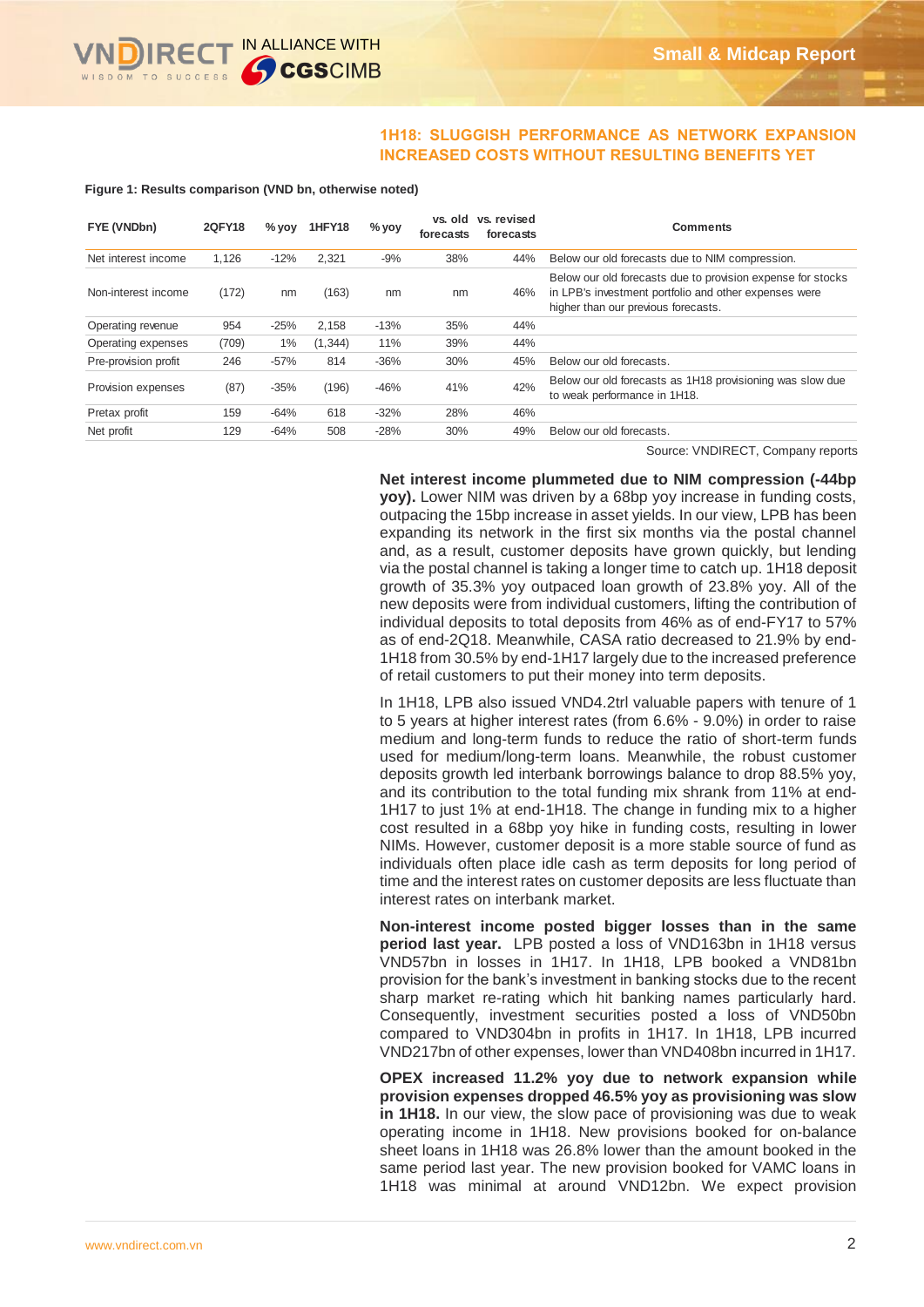expenses will be higher in 2H18 as the bank needs to increase provisioning for VAMC bonds.

#### **OUTLOOK**

**In our view, 2H18 performance should be better** led by**:** 1) higher fee income as LPB has raised its service fees since Jun 1, 2018; 2) LPB would not incur additional provisions for its equity investments in 2H18 thanks to the recovery in the stock market. However, as NIM dropped in 1H18, we reduce our NIM forecasts for FY18-20F by 43bp, 39bp and 34bp, for each year, respectively.

In addition, SBV will not be lifting its credit growth quota in FY18F and we expect credit growth will be under stricter control in the coming years. Thus, we lower loan growth forecasts for FY18F from 20% to 14% and for FY19-20F from 18% to 15%. We also revise down our non-II forecasts as LPB incurred VND81bn provision expense for investment securities in 1H18 and other expenses incurred in 1H18 were higher than our expectations. Accordingly, FY18/19/20F net profit forecasts are reduced by 39.3%, 36.8% and 30.1%, respectively.

#### **Figure 2: Changes in our forecasts (VNDbn, otherwise noted)**

| FYE (VNDbn)          | 2017A   |         | 2018F      |          | Comments                                                                                                                                                     |
|----------------------|---------|---------|------------|----------|--------------------------------------------------------------------------------------------------------------------------------------------------------------|
|                      |         | Old     | <b>New</b> | % change |                                                                                                                                                              |
| Net interest income  | 5.227   | 6.113   | 5.224      | $-15%$   | We revise down our NII forecasts as NIM decreased in 1H18 and the credit<br>growth quota will not be lifted this year.                                       |
| Non-interest income  | (124)   | 16      | (352)      | n/m      | We lower non-II forecasts as LPB booked VND81bn of provision for investment<br>securities in 1H18 and 1H18 other expenses were higher than our expectations. |
| Operating revenue    | 5.103   | 6.129   | 4.872      | $-21%$   |                                                                                                                                                              |
| Operating expenses   | (2.813) | (3.451) | (3.069)    | $-11%$   |                                                                                                                                                              |
| Pre-provision profit | 2.290   | 2.678   | 1.803      | $-33%$   |                                                                                                                                                              |
| Provision expenses   | (522)   | (480)   | (469)      | $-2%$    | Sluggish performance prompted us to slightly lower provision expense in FY18F<br>because we expect new provision for on-balance sheet loan will slow down.   |
| Pretax profit        | 1.768   | 2.198   | 1.333      | $-39%$   |                                                                                                                                                              |
| Net profit           | 1.368   | 1.701   | 1.032      | $-39%$   |                                                                                                                                                              |

Source: VNDIRECT, Company reports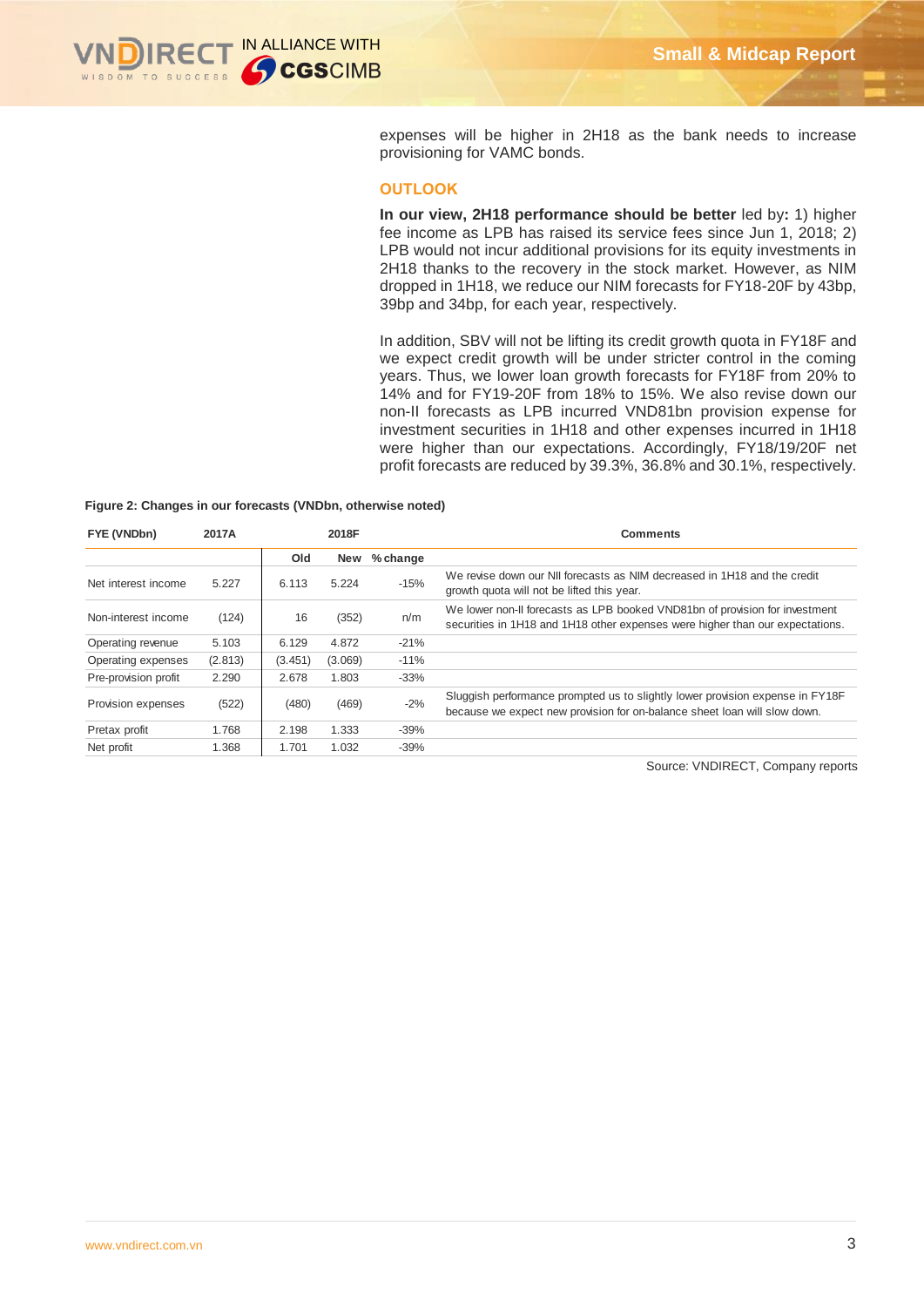

### **VALUATION**

We lower our target price by 29% from VND19,000 to VND13,500, as we reduced our FY18F/FY19F net profit projections by 39.3%/36.8% respectively. We also lower our target P/B from 1.4x to 1.0x due to the recent re-rating of banking stocks and LPB's sluggish performance in 1H18. But we believe that this poor performance in 1H18 has been priced-in as LPB currently trades at a FY18F P/E of 7.6x, a 41% discount to the peer average. We still maintain our Add recommendation on LPB, for the following reasons: 1) the benefits of network expansion will materialise in the medium term as deposits raised via postal channels will be used for retail lending which carries high yields; 2) high dividend yield of 7.4%; 3) cheap valuation at FY18F P/B of 0.7x versus the peer average of 1.8x.

#### **Figure 3: Our target price calculation**

| Approach                          | Weighting | Fair value<br>(VND/share) | Contribution<br>(VND/share) |
|-----------------------------------|-----------|---------------------------|-----------------------------|
| Residual income                   | 70%       | 12,752                    | 8,927                       |
| P/B multiple (at 1.0x FY19F P/B)  | 30%       | 15,059                    | 4,518                       |
| Target price (VND/share)          |           |                           | 13,444                      |
| Target price (VND/share, rounded) |           |                           | 13,500                      |
|                                   |           |                           | Source: VNDIRECT            |

#### **Figure 4: Bank multiple comparison**

| <b>Banks</b> | Market cap (VND bn) | <b>TTM ROA</b> | <b>TTM ROE</b> | <b>Current P/B</b> | TTM P/E | <b>FY18 P/B</b> | <b>FY18 P/E</b> |
|--------------|---------------------|----------------|----------------|--------------------|---------|-----------------|-----------------|
| <b>BID</b>   | 116.236             | 0.7%           | 16.3%          | 2.3                | 14.3    | 2.2             | 19.2            |
| <b>CTG</b>   | 101.277             | 0.7%           | 11.9%          | 1.5                | 13.0    | 1.4             | 13.1            |
| <b>MBB</b>   | 51,635              | 1.4%           | 15.1%          | 1.5                | 11.5    | 1.6             | 9.8             |
| ACB          | 42,078              | 1.2%           | 21.5%          | 2.4                | 13.1    | 2.1             | 11.2            |
| <b>VIB</b>   | 12,933              | 1.4%           | 19.1%          | 1.6                | 8.8     | 1.5             | 11.3            |
| Average      | 64,832              | 1.1%           | 16.8%          | 1.9                | 12.2    | 1.8             | 12.9            |
| <b>LPB</b>   | 7.050               | 0.7%           | 12.7%          | 0.7                | 5.8     | 0.7             | 7.6             |

Source: Bloomberg, VNDIRECT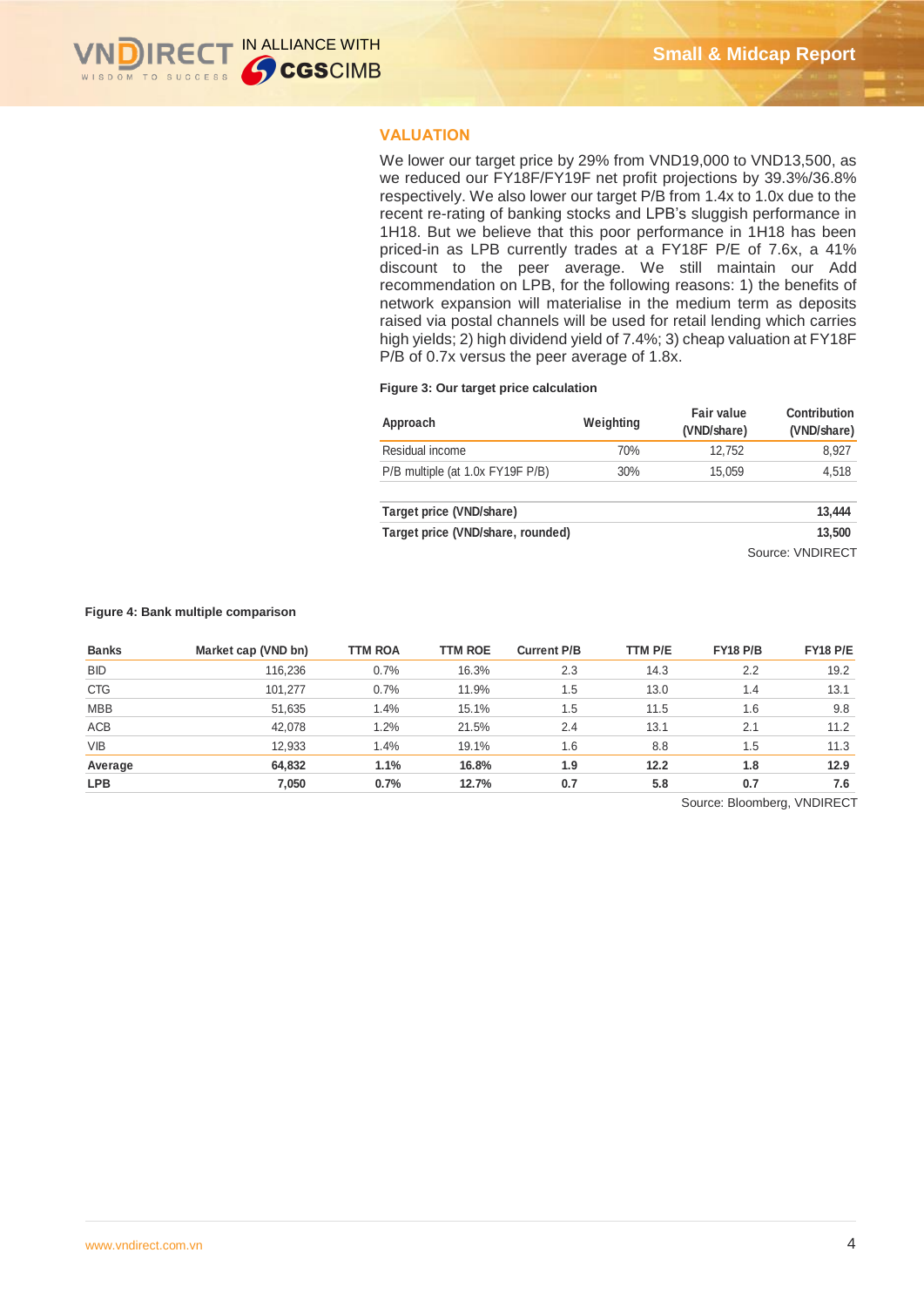### IN ALLIANCE WITH **IRE** WISDOM TO SUCCESS

**Valuation**



#### **Income statement**

| (VNDbn)                        | 12-17A   | 12-18E  | 12-19E  |
|--------------------------------|----------|---------|---------|
| Net interest income            | 5.227    | 5,224   | 5,988   |
| Non interest income            | (124)    | (352)   | (204)   |
| <b>Total operating income</b>  | 5,103    | 4,872   | 5,784   |
| Total operating costs          | (2, 813) | (3,069) | (3,702) |
| Pre-provision operating profit | 2,290    | 1,803   | 2,082   |
| <b>Total provision charges</b> | (522)    | (469)   | (530)   |
| Income from associates & JVs   |          |         |         |
| Net other income               |          |         |         |
| Pre-tax profit                 | 1,768    | 1,333   | 1,552   |
| Tax expense                    | (400)    | (302)   | (351)   |
| <b>Profit after tax</b>        | 1,368    | 1,032   | 1,201   |
| Minority interest              | 0        | 0       | 0       |
| Net profit                     | 1,368    | 1,032   | 1,201   |

#### **Balance sheet**

| (VNDbn)                                | 12-17A   | 12-18E   | 12-19E  |
|----------------------------------------|----------|----------|---------|
| Gross loans to customers               | 100,621  | 114,708  | 131,914 |
| Loans to banks                         |          |          |         |
| <b>Total gross loans</b>               | 100,621  | 114,708  | 131,914 |
| Securities - total                     | 32,650   | 35,692   | 40,199  |
| Other interest earning assets          | 23,292   | 19,491   | 21,441  |
| <b>Total gross IEAs</b>                | 156,563  | 169,891  | 193,554 |
| <b>Total provisions</b>                | (2,015)  | (2, 284) | (2,673) |
| <b>Net loans to customers</b>          | 99,392   | 113,431  | 130,448 |
| <b>Total net IEAs</b>                  | 154,548  | 167,608  | 190,880 |
| Cash and deposits                      | 893      | 1,607    | 1,768   |
| <b>Total investments</b>               | 325      | 357      | 393     |
| Other assets                           | 7,668    | 8,435    | 9,279   |
| <b>Total non-IEAs</b>                  | 8,886    | 10,399   | 11,439  |
| <b>Total assets</b>                    | 163,434  | 178,007  | 202,319 |
| <b>Customer deposits</b>               | 128,275  | 148,799  | 172,607 |
| Cds outstanding                        | 6,157    | 10,159   | 10,159  |
| Customer interest-bearing liabilities  | 134,433  | 158,959  | 182,767 |
| <b>Bank deposits</b>                   | 1,332    | 1,931    | 1,545   |
| <b>Broad deposits</b>                  | 135,764  | 160,889  | 184,311 |
| Other interest-bearing liabilities     | 14,709   | 2,524    | 2,321   |
| <b>Total IBLs</b>                      | 150,473  | 163,414  | 186,632 |
| Deferred tax liability                 |          |          |         |
| Other non-interest bearing liabilities | 3,577    | 4,050    | 4,393   |
| <b>Total non-IBLs</b>                  | 3,577    | 4,050    | 4,393   |
| <b>Total liabilities</b>               | 154,050  | 167,464  | 191,025 |
| Share capital                          | 6,460    | 7,500    | 7,500   |
| Additional paid-in capital             | $\Omega$ | 0        | 0       |
| Treasury shares                        |          |          |         |
| Retained earnings reserve              | 1,794    | 1,978    | 2,729   |
| Other reserves                         | 1,129    | 1,066    | 1,066   |
| Shareholders' equity                   | 9,383    | 10,544   | 11,294  |
| Minority interest                      | 0        | $\Omega$ | 0       |
| <b>Total equity</b>                    | 9,383    | 10,544   | 11,295  |
| <b>Total liabilities &amp; equity</b>  | 163,434  | 178,007  | 202,319 |





|                                       | 12-17A | 12-18E     | 12-19E |
|---------------------------------------|--------|------------|--------|
| Growth rate (yoy)                     |        |            |        |
| Cust deposit growth                   | 15.6%  | 16.0%      | 16.0%  |
| Gross cust loan growth                | 26.3%  | 14.0%      | 15.0%  |
| Net interest income growth            | 29.9%  | $(0.1\%)$  | 14.6%  |
| Pre provision operating profit growth | 24.4%  | (21.3%)    | 15.5%  |
| Net profit growth                     | 28.7%  | $(24.6\%)$ | 16.4%  |
| Growth in IEAs                        | 15.8%  | 8.5%       | 13.9%  |
| Share value                           |        |            |        |
| Basic EPS (VND)                       | 1.951  | 1.385      | 1,601  |
| BVPS (VND)                            | 13,074 | 14,058     | 15,059 |
| DPS (VND)                             | 1.000  | 600        | 600    |
| EPS growth                            | 25.7%  | $(29.0\%)$ | 15.6%  |
|                                       |        |            |        |

#### **Key ratios**

|                                   | 12-17A     | 12-18E     | 12-19E     |
|-----------------------------------|------------|------------|------------|
| Net interest margin               | 3.6%       | 3.2%       | 3.3%       |
| Cost-income ratio                 | $(55.1\%)$ | $(63.0\%)$ | $(64.0\%)$ |
| Reported NPLs / gross cust loans  | 1.1%       | 0.9%       | 0.9%       |
| Reported NPLs / net cust loans    | 1.1%       | 0.9%       | 0.9%       |
| GP charge / average cust loans    | 0.6%       | 0.4%       | 0.4%       |
| <b>Total CAR</b>                  | 11.0%      | 10.5%      | 10.0%      |
| Loan deposit ratio                | 74.8%      | 72.2%      | 72.2%      |
| <b>Margins and spreads</b>        |            |            |            |
| Return on IEAs                    | 7.9%       | 8.2%       | 8.4%       |
| Cost of funds                     | 4.5%       | 5.2%       | 5.3%       |
| Interest return on average assets | 3.4%       | 3.1%       | 3.1%       |
| <b>ROAE</b>                       | 15.4%      | 10.4%      | 11.0%      |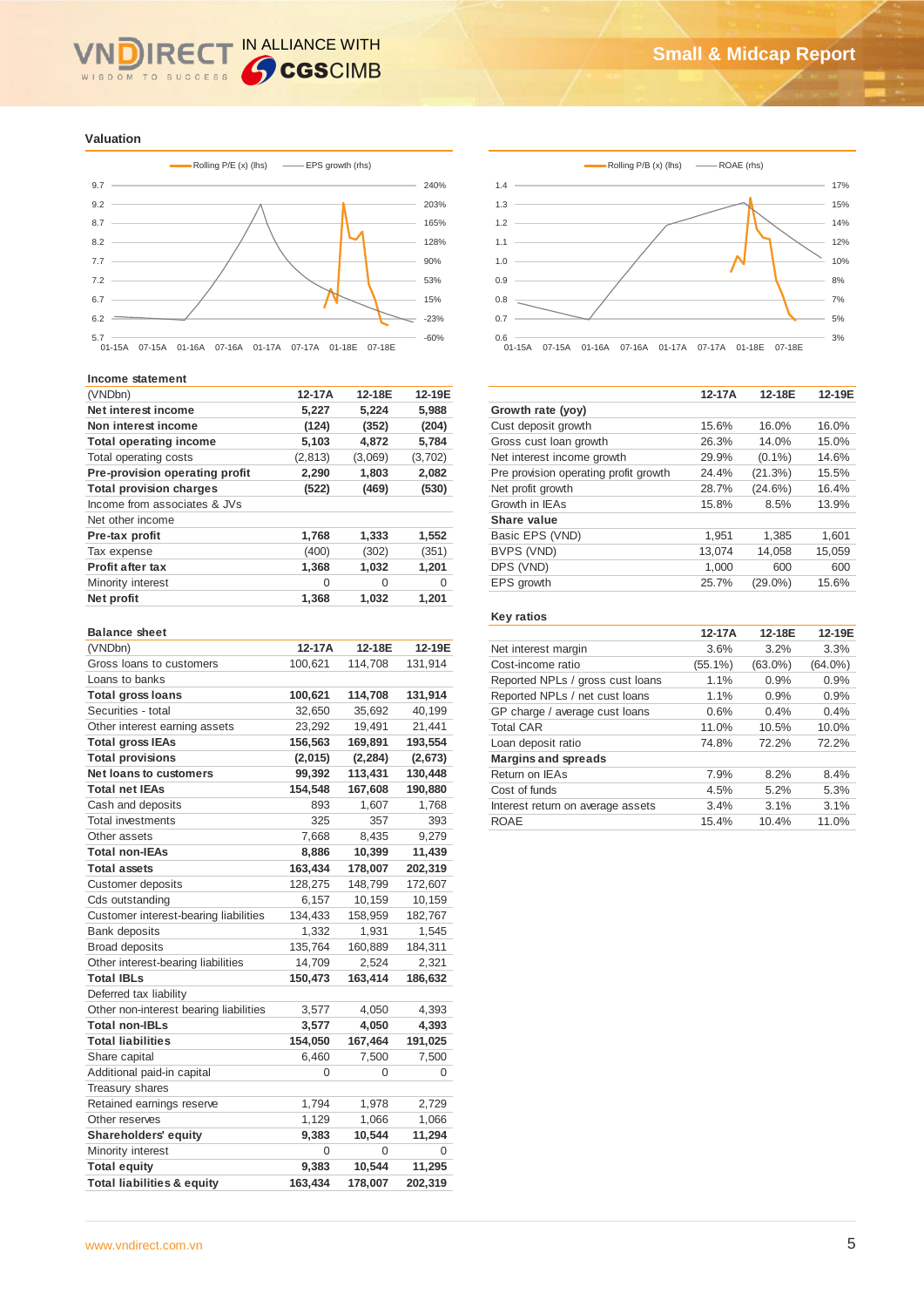

### **DISCLAIMER**

The content of this report (including the views and opinions expressed therein, and the information comprised therein) has been prepared by and belongs to VNDIRECT Securities Corporation, and is distributed by CGS-CIMB or CIMB Investment Bank Berhad ("CIMB"), as the case may be, pursuant to an arrangement between VNDIRECT Securities Corporation and CGS-CIMB. VNDIRECT Securities Corporation is not an affiliate of CGS-CIMB or CIMB.

This report is not directed to, or intended for distribution to or use by, any person or entity who is a citizen or resident of or located in any locality, state, country or other jurisdiction where such distribution, publication, availability or use would be contrary to law or regulation.

By accepting this report, the recipient hereof represents and warrants that he is entitled to receive such report in accordance with the restrictions set forth below and agrees to be bound by the limitations contained herein (including the "Restrictions on Distributions" set out below). Any failure to comply with these limitations may constitute a violation of law. This publication is being supplied to you strictly on the basis that it will remain confidential. No part of this report may be (i) copied, photocopied, duplicated, stored or reproduced in any form by any means or (ii) redistributed or passed on, directly or indirectly, to any other person in whole or in part, for any purpose without the prior written consent of CGS-CIMB or CIMB, as the case may be.

The information contained in this research report is prepared from data believed to be correct and reliable at the time of issue of this report. VNDIRECT Securities Corporation may or may not issue regular reports on the subject matter of this report at any frequency and may cease to do so or change the periodicity of reports at any time. None of VNDIRECT Securities Corporation, CGS-CIMB or CIMB is under any obligation to update this report in the event of a material change to the information contained in this report. None of VNDIRECT Securities Corporation, CGS-CIMB or CIMB has any and will accept any, obligation to (i) check or ensure that the contents of this report remain current, reliable or relevant, (ii) ensure that the content of this report constitutes all the information a prospective investor may require, (iii) ensure the adequacy, accuracy, completeness, reliability or fairness of any views, opinions and information, and accordingly, VNDIRECT Securities Corporation, CGS-CIMB and CIMB and their respective affiliates and related persons including China Galaxy International Financial Holdings Limited ("CGIFHL") and CIMB Group Sdn. Bhd. ("CIMBG") and their respective related corporations (and their respective directors, associates, connected persons and/or employees) shall not be liable in any manner whatsoever for any consequences (including but not limited to any direct, indirect or consequential losses, loss of profits and damages) of any reliance thereon or usage thereof. In particular, VNDIRECT Securities Corporation, CGS-CIMB and CIMB disclaim all responsibility and liability for the views and opinions set out in this report.

Unless otherwise specified, this report is based upon reasonable sources. Such sources will, unless otherwise specified, for market data, be market data and prices available from the main stock exchange or market where the relevant security is listed, or, where appropriate, any other market. Information on the accounts and business of company(ies) will generally be based on published statements of the company(ies), information disseminated by regulatory information services, other publicly available information and information resulting from our research. Whilst every effort is made to ensure that statements of facts made in this report are accurate, all estimates, projections, forecasts, expressions of opinion and other subjective judgments contained in this report are based on assumptions considered to be reasonable as of the date of the document in which they are contained and must not be construed as a representation that the matters referred to therein will occur. Past performance is not a reliable indicator of future performance. The value of investments may go down as well as up and those investing may, depending on the investments in question, lose more than the initial investment. No report shall constitute an offer or an invitation by or on behalf of CGS-CIMB, CIMB, or VNDIRECT Securities Corporation, or their respective affiliates (including CGIFHL, CIMBG and their respective related corporations) to any person to buy or sell any investments.

CGS-CIMB, CIMB and/or VNDIRECT Securities Corporation and/or their respective affiliates and related corporations (including CGIFHL, CIMBG and their respective related corporations), their respective directors, associates, connected parties and/or employees may own or have positions in securities of the company(ies) covered in this research report or any securities related thereto and may from time to time add to or dispose of, or may be materially interested in, any such securities. Further, CGS-CIMB, CIMB and/or VNDIRECT Securities Corporation, and/or their respective affiliates and their respective related corporations (including CGIFHL, CIMBG and their respective related corporations) do and seek to do business with the company(ies) covered in this research report and may from time to time act as market maker or have assumed an underwriting commitment in securities of such company(ies), may sell them to or buy them from customers on a principal basis and may also perform or seek to perform significant investment banking, advisory, underwriting or placement services for or relating to such company(ies) as well as solicit such investment, advisory or other services from any entity mentioned in this report.

CGS-CIMB, CIMB and/or VNDIRECT Securities Corporation and/or their respective affiliates (including CGIFHL, CIMBG and their respective related corporations) may enter into an agreement with the company(ies) covered in this report relating to the production of research reports. CGS-CIMB, CIMB and/or VNDIRECT Securities Corporation may disclose the contents of this report to the company(ies) covered by it and may have amended the contents of this report following such disclosure.

The analyst responsible for the production of this report hereby certifies that the views expressed herein accurately and exclusively reflect his or her personal views and opinions about any and all of the issuers or securities analysed in this report and were prepared independently and autonomously. No part of the compensation of the analyst(s) was, is, or will be directly or indirectly related to the inclusion of specific recommendations(s) or view(s) in this report. The analyst(s) who prepared this research report is prohibited from receiving any compensation, incentive or bonus based on specific investment banking transactions or for providing a specific recommendation for, or view of, a particular company. Information barriers and other arrangements may be established where necessary to prevent conflicts of interests arising. However, the analyst(s) may receive compensation that is based on his/their coverage of company(ies) in the performance of his/their duties or the performance of his/their recommendations and the research personnel involved in the preparation of this report may also participate in the solicitation of the businesses as described above. In reviewing this research report, an investor should be aware that any or all of the foregoing, among other things, may give rise to real or potential conflicts of interest. Additional information is, subject to the duties of confidentiality, available on request.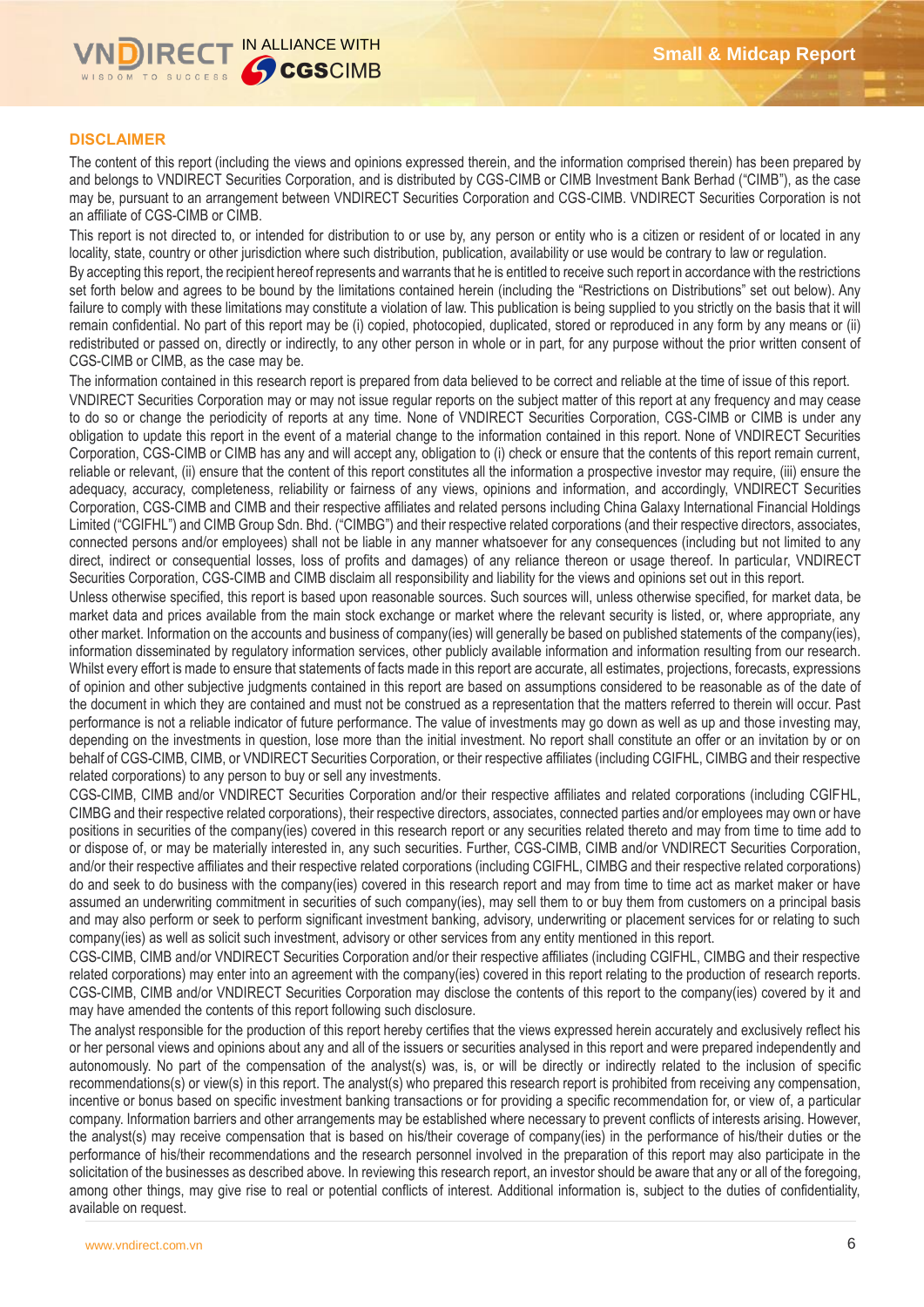The term "VNDIRECT Securities Corporation" shall, unless the context otherwise requires, mean VNDIRECT Securities Corporation and its affiliates, subsidiaries and related companies. The term "CGS-CIMB" shall denote, where appropriate, the relevant entity distributing or disseminating the report in the particular jurisdiction referenced below, or, in every other case except as otherwise stated herein, CIMB Securities International Pte. Ltd. and its affiliates, subsidiaries and related corporations.

#### **CGS-CIMB**

| Country     | <b>CGS-CIMB Entity</b>                      | <b>Regulated by</b>                                             |
|-------------|---------------------------------------------|-----------------------------------------------------------------|
| Hong Kong   | <b>CGS-CIMB Securities Limited</b>          | Securities and Futures Commission Hong Kong                     |
| India       | CGS-CIMB Securities (India) Private Limited | Securities and Exchange Board of India (SEBI)                   |
| Indonesia   | PT CGS-CIMB Sekuritas Indonesia             | Financial Services Authority of Indonesia                       |
| Singapore   | CGS-CIMB Research Pte. Ltd.                 | Monetary Authority of Singapore                                 |
| South Korea | CGS-CIMB Securities Limited, Korea Branch   | Financial Services Commission and Financial Supervisory Service |
| Thailand    | CGS-CIMB Securities (Thailand) Co. Ltd.     | Securities and Exchange Commission Thailand                     |

#### **CIMB**

| <b>ountr</b> | $\sim$<br>CIME<br>$\overline{1}$<br><b>Entity</b> | b٧<br>- austa ke et :<br><b>ALLA</b><br>. 16 V     |
|--------------|---------------------------------------------------|----------------------------------------------------|
| Malavsia     | CIMB<br>Berhad<br>Investmen<br>Ban                | ommission<br>ecurities<br>Malavsia<br>əecur<br>וטט |

(i) As of 27 August 2018 VNDIRECT Securities Corporation has a proprietary position in the securities (which may include but not limited to shares, warrants, call warrants and/or any other derivatives) in the following company or companies covered or recommended in this report:  $(a) -$ 

(ii) As of 27 August 2018, the analyst(s) who prepared this report, and the associate(s), has / have an interest in the securities (which may include but not limited to shares, warrants, call warrants and/or any other derivatives) in the following company or companies covered or recommended in this report:

(a) -

This report does not purport to contain all the information that a prospective investor may require. CGS-CIMB, and VNDIRECT Securities Corporation and their respective affiliates (including CGIFHL, CIMBG and their related corporations) do not make any guarantee, representation or warranty, express or implied, as to the adequacy, accuracy, completeness, reliability or fairness of any such information and opinion contained in this report. None of CGS-CIMB, CIMB and VNDIRECT Securities Corporation and their respective affiliates nor their related persons (including CGIFHL, CIMBG and their related corporations) shall be liable in any manner whatsoever for any consequences (including but not limited to any direct, indirect or consequential losses, loss of profits and damages) of any reliance thereon or usage thereof. This report is general in nature and has been prepared for information purposes only. It is intended for circulation amongst CGS-CIMB's, CIMB's and their respective affiliates' (including CGIFHL's, CIMBG's and their respective related corporations') clients generally and does not have regard to the specific investment objectives, financial situation and the particular needs of any specific person who may receive this report. The information and opinions in this report are not and should not be construed or considered as an offer, recommendation or solicitation to buy or sell the subject securities, related investments or other financial instruments or any derivative instrument, or any rights pertaining thereto.

Investors are advised to make their own independent evaluation of the information contained in this research report, consider their own individual investment objectives, financial situation and particular needs and consult their own professional and financial advisers as to the legal, business, financial, tax and other aspects before participating in any transaction in respect of the securities of company(ies) covered in this research report. The securities of such company(ies) may not be eligible for sale in all jurisdictions or to all categories of investors.

**Australia:** Despite anything in this report to the contrary, this research is provided in Australia by CIMB Securities (Singapore) Pte. Ltd. and CIMB Securities Limited. This research is only available in Australia to persons who are "wholesale clients" (within the meaning of the Corporations Act 2001 (Cth) and is supplied solely for the use of such wholesale clients and shall not be distributed or passed on to any other person. You represent and warrant that if you are in Australia, you are a "wholesale client". This research is of a general nature only and has been prepared without taking into account the objectives, financial situation or needs of the individual recipient. CIMB Securities (Singapore) Pte. Ltd. and CIMB Securities Limited do not hold, and are not required to hold an Australian financial services license. CIMB Securities (Singapore) Pte. Ltd. and CIMB Securities Limited rely on "passporting" exemptions for entities appropriately licensed by the Monetary Authority of Singapore (under ASIC Class Order 03/1102) and the Securities and Futures Commission in Hong Kong (under ASIC Class Order 03/1103).

**Canada:** This research report has not been prepared in accordance with the disclosure requirements of Dealer Member Rule 3400 – Research Restrictions and Disclosure Requirements of the Investment Industry Regulatory Organization of Canada. For any research report distributed by CIBC, further disclosures related to CIBC conflicts of interest can be found at https://researchcentral.cibcwm.com.

**China:** For the purpose of this report, the People's Republic of China ("PRC") does not include the Hong Kong Special Administrative Region, the Macau Special Administrative Region or Taiwan. The distributor of this report has not been approved or licensed by the China Securities Regulatory Commission or any other relevant regulatory authority or governmental agency in the PRC. This report contains only marketing information. The distribution of this report is not an offer to buy or sell to any person within or outside PRC or a solicitation to any person within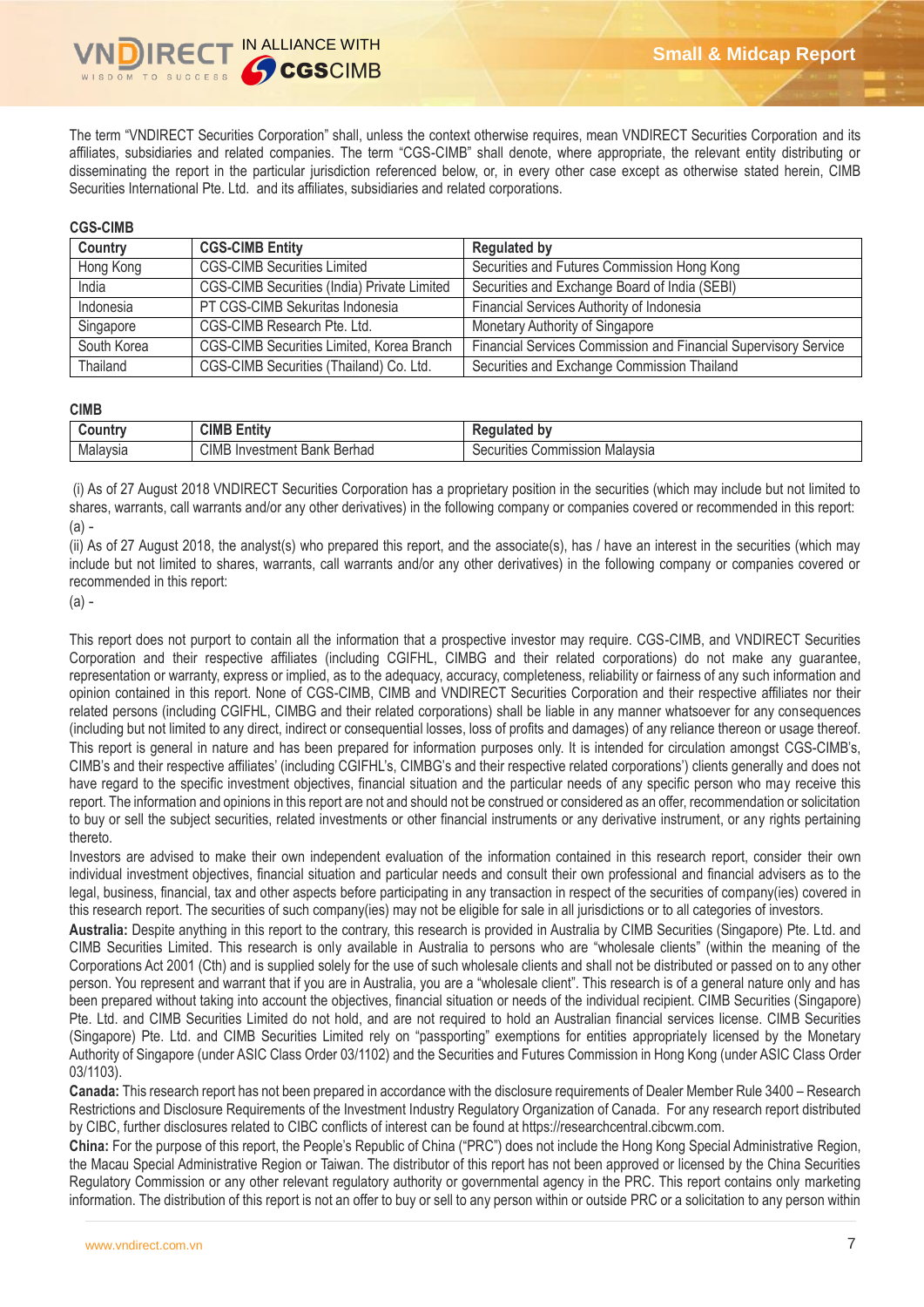

or outside of PRC to buy or sell any instruments described herein. This report is being issued outside the PRC to a limited number of institutional investors and may not be provided to any person other than the original recipient and may not be reproduced or used for any other purpose. France: Only qualified investors within the meaning of French law shall have access to this report. This report shall not be considered as an offer to subscribe to, or used in connection with, any offer for subscription or sale or marketing or direct or indirect distribution of financial instruments and it is not intended as a solicitation for the purchase of any financial instrument.

**Germany:** This report is only directed at persons who are professional investors as defined in sec 31a(2) of the German Securities Trading Act (WpHG). This publication constitutes research of a non-binding nature on the market situation and the investment instruments cited here at the time of the publication of the information.

The current prices/yields in this issue are based upon closing prices from Bloomberg as of the day preceding publication. Please note that neither the German Federal Financial Supervisory Agency (BaFin), nor any other supervisory authority exercises any control over the content of this report.

**Hong Kong:** This report is issued and distributed in Hong Kong by CIMB Securities Limited ("CHK") which is licensed in Hong Kong by the Securities and Futures Commission for Type 1 (dealing in securities), Type 4 (advising on securities) and Type 6 (advising on corporate finance) activities. Any investors wishing to purchase or otherwise deal in the securities covered in this report should contact the Head of Sales at CIMB Securities Limited. The views and opinions in this research report are of VNDIRECT Securities Corporation as of the date hereof and are subject to change. If the Financial Services and Markets Act of the United Kingdom or the rules of the Financial Conduct Authority apply to a recipient, our obligations owed to such recipient therein are unaffected. CHK has no obligation to update its opinion or the information in this research report.

This publication is strictly confidential and is for private circulation only to clients of CHK.

CHK does not make a market on other securities mentioned in the report.

**India:** This report is issued and distributed in India by CIMB Securities (India) Private Limited ("CIMB India") which is registered with the National Stock Exchange of India Limited and BSE Limited as a trading and clearing member under the Securities and Exchange Board of India (Stock Brokers and Sub-Brokers) Regulations, 1992. In accordance with the provisions of Regulation 4(g) of the Securities and Exchange Board of India (Investment Advisers) Regulations, 2013, CIMB India is not required to seek registration with the Securities and Exchange Board of India ("SEBI") as an Investment Adviser. CIMB India is registered with SEBI as a Research Analyst pursuant to the SEBI (Research Analysts) Regulations, 2014 ("Regulations").

This report does not take into account the particular investment objectives, financial situations, or needs of the recipients. It is not intended for and does not deal with prohibitions on investment due to law/jurisdiction issues etc. which may exist for certain persons/entities. Recipients should rely on their own investigations and take their own professional advice before investment.

The report is not a "prospectus" as defined under Indian Law, including the Companies Act, 2013, and is not, and shall not be, approved by, or filed or registered with, any Indian regulator, including any Registrar of Companies in India, SEBI, any Indian stock exchange, or the Reserve Bank of India. No offer, or invitation to offer, or solicitation of subscription with respect to any such securities listed or proposed to be listed in India is being made, or intended to be made, to the public, or to any member or section of the public in India, through or pursuant to this report. The research analysts, strategists or economists principally responsible for the preparation of this research report are segregated from the other activities of CIMB India and they have received compensation based upon various factors, including quality, accuracy and value of research, firm profitability or revenues, client feedback and competitive factors. Research analysts', strategists' or economists' compensation is not linked to investment banking or capital markets transactions performed or proposed to be performed by CIMB India or its affiliates.

CIMB India has not received any investment banking related compensation from the companies mentioned in the report in the past 12 months. CIMB India has not received any compensation from the companies mentioned in the report in the past 12 months.

**Indonesia:** This report is issued and distributed by PT CIMB Sekuritas Indonesia ("CIMBI"). The views and opinions in this research report are our own as of the date hereof and are subject to change. CIMBI has no obligation to update its opinion or the information in this research report. Neither this report nor any copy hereof may be distributed in Indonesia or to any Indonesian citizens wherever they are domiciled or to Indonesian residents except in compliance with applicable Indonesian capital market laws and regulations.

This research report is not an offer of securities in Indonesia. The securities referred to in this research report have not been registered with the Financial Services Authority (Otoritas Jasa Keuangan) pursuant to relevant capital market laws and regulations, and may not be offered or sold within the territory of the Republic of Indonesia or to Indonesian citizens through a public offering or in circumstances which constitute an offer within the meaning of the Indonesian capital market law and regulations.

**Ireland:** CGS-CIMB is not an investment firm authorised in the Republic of Ireland and no part of this document should be construed as CGS-CIMB acting as, or otherwise claiming or representing to be, an investment firm authorised in the Republic of Ireland.

**Malaysia:** This report is distributed by CIMB solely for the benefit of and for the exclusive use of our clients. CIMB has no obligation to update, revise or reaffirm its opinion or the information in this research reports after the date of this report.

**New Zealand:** In New Zealand, this report is for distribution only to persons who are wholesale clients pursuant to section 5C of the Financial Advisers Act 2008.

**Singapore:** This report is issued and distributed by CIMB Research Pte Ltd ("CIMBR"). CIMBR is a financial adviser licensed under the Financial Advisers Act, Cap 110 ("FAA") for advising on investment products, by issuing or promulgating research analyses or research reports, whether in electronic, print or other form. Accordingly CIMBR is a subject to the applicable rules under the FAA unless it is able to avail itself to any prescribed exemptions.

Recipients of this report are to contact CIMB Research Pte Ltd, 50 Raffles Place, #16-02 Singapore Land Tower, Singapore in respect of any matters arising from, or in connection with this report. CIMBR has no obligation to update its opinion or the information in this research report.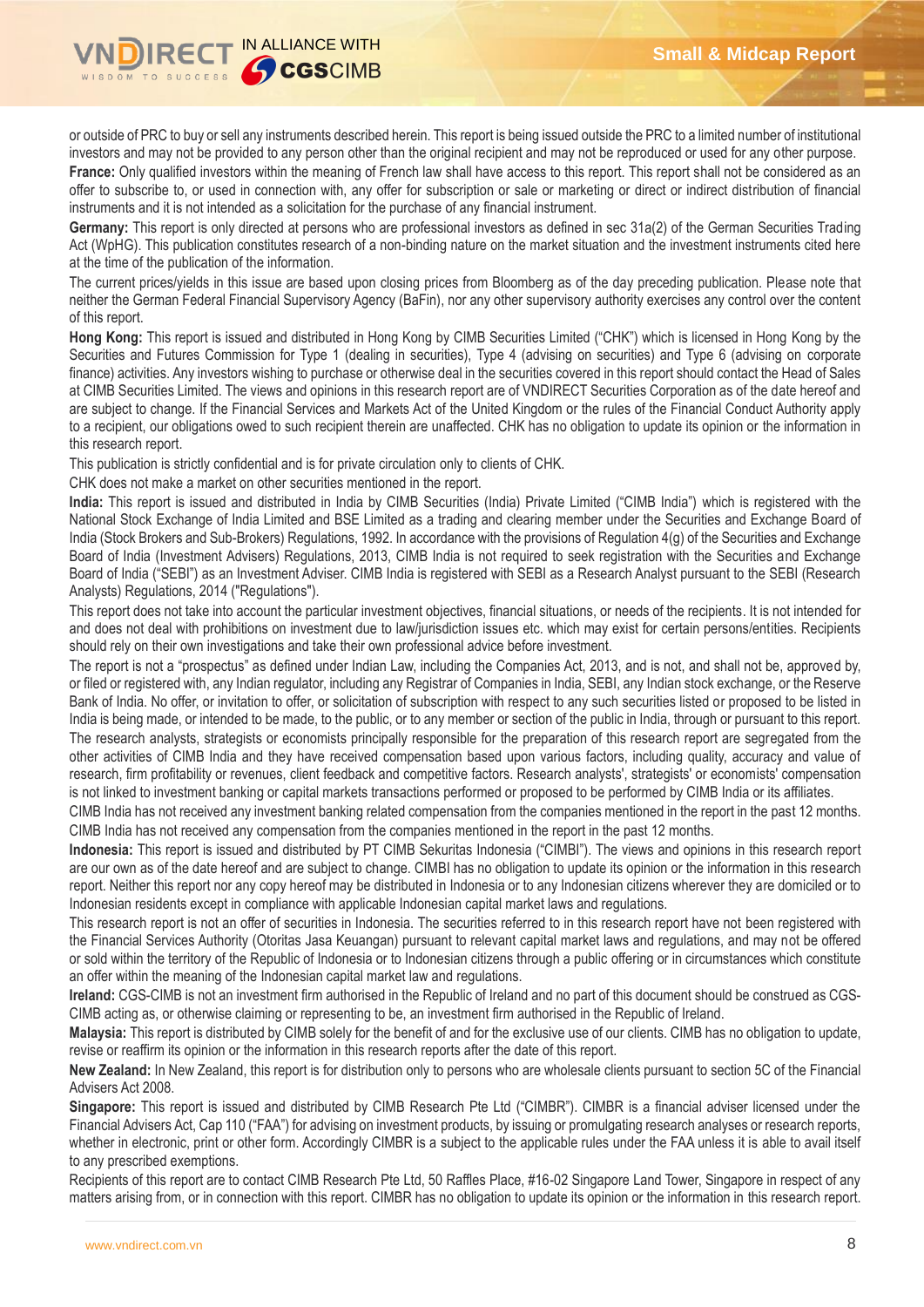

This publication is strictly confidential and is for private circulation only. If you have not been sent this report by CIMBR directly, you may not rely, use or disclose to anyone else this report or its contents.

If the recipient of this research report is not an accredited investor, expert investor or institutional investor, CIMBR accepts legal responsibility for the contents of the report without any disclaimer limiting or otherwise curtailing such legal responsibility. If the recipient is an accredited investor, expert investor or institutional investor, the recipient is deemed to acknowledge that CIMBR is exempt from certain requirements under the FAA and its attendant regulations, and as such, is exempt from complying with the following :

(a) Section 25 of the FAA (obligation to disclose product information);

(b) Section 27 (duty not to make recommendation with respect to any investment product without having a reasonable basis where you may be reasonably expected to rely on the recommendation) of the FAA;

(c) MAS Notice on Information to Clients and Product Information Disclosure [Notice No. FAA-N03];

(d) MAS Notice on Recommendation on Investment Products [Notice No. FAA-N16];

(e) Section 36 (obligation on disclosure of interest in securities), and

(f) any other laws, regulations, notices, directive, guidelines, circulars and practice notes which are relates to the above, to the extent permitted by applicable laws, as may be amended from time to time, and any other laws, regulations, notices, directive, guidelines, circulars, and practice notes as we may notify you from time to time. In addition, the recipient who is an accredited investor, expert investor or institutional investor acknowledges that a CIMBR is exempt from Section 27 of the FAA, the recipient will also not be able to file a civil claim against CIMBR for any loss or damage arising from the recipient's reliance on any recommendation made by CIMBR which would otherwise be a right that is available to the recipient under Section 27 of the FAA, the recipient will also not be able to file a civil claim against CIMBR for any loss or damage arising from the recipient's reliance on any recommendation made by CIMBR which would otherwise be a right that is available to the recipient under Section 27 of the FAA.

CIMBR, its affiliates and related corporations, their directors, associates, connected parties and/or employees may own or have positions in securities of the company(ies) covered in this research report or any securities related thereto and may from time to time add to or dispose of, or may be materially interested in, any such securities. Further, CIMBR, its affiliates and its related corporations do and seek to do business with the company(ies) covered in this research report and may from time to time act as market maker or have assumed an underwriting commitment in securities of such company(ies), may sell them to or buy them from customers on a principal basis and may also perform or seek to perform significant investment banking, advisory, underwriting or placement services for or relating to such company(ies) as well as solicit such investment, advisory or other services from any entity mentioned in this report.

As of 27 August 2018,, CIMBR does not have a proprietary position in the recommended securities in this report.

CIMBR does not make a market on the securities mentioned in the report.

**South Korea:** This report is issued and distributed in South Korea by CIMB Securities Limited, Korea Branch ("CIMB Korea") which is licensed as a cash equity broker, and regulated by the Financial Services Commission and Financial Supervisory Service of Korea. In South Korea, this report is for distribution only to professional investors under Article 9(5) of the Financial Investment Services and Capital Market Act of Korea ("FSCMA").

**Spain:** This document is a research report and it is addressed to institutional investors only. The research report is of a general nature and not personalised and does not constitute investment advice so, as the case may be, the recipient must seek proper advice before adopting any investment decision. This document does not constitute a public offering of securities.

CGS-CIMB is not registered with the Spanish Comision Nacional del Mercado de Valores to provide investment services.

**Sweden:** This report contains only marketing information and has not been approved by the Swedish Financial Supervisory Authority. The distribution of this report is not an offer to sell to any person in Sweden or a solicitation to any person in Sweden to buy any instruments described herein and may not be forwarded to the public in Sweden.

**Switzerland:** This report has not been prepared in accordance with the recognized self-regulatory minimal standards for research reports of banks issued by the Swiss Bankers' Association (Directives on the Independence of Financial Research).

Thailand: This report is issued and distributed by CIMB Securities (Thailand) Co. Ltd. ("CIMBT") based upon sources believed to be reliable (but their accuracy, completeness or correctness is not guaranteed). The statements or expressions of opinion herein were arrived at after due and careful consideration for use as information for investment. Such opinions are subject to change without notice and CIMBT has no obligation to update its opinion or the information in this research report.

CIMBT may act or acts as Market Maker, and issuer and offerer of Derivative Warrants and Structured Note which may have the following securities as its underlying securities. Investors should carefully read and study the details of the derivative warrants in the prospectus before making investment decisions.

AAV, ADVANC, AMATA, ANAN, AOT, AP, BA, BANPU, BBL, BCH, BCP, BCPG, BDMS, BEAUTY, BEC, BEM, BJC, BH, BIG, BLA, BLAND, BPP, BTS, CBG, CENTEL, CHG, CK, CKP, COM7, CPALL, CPF, CPN, DELTA, DTAC, EA, EGCO, EPG, GFPT, GLOBAL, GLOW, GPSC, GUNKUL, HMPRO, INTUCH, IRPC, ITD, IVL, KBANK, KCE, KKP, KTB, KTC, LH, LHBANK, LPN, MAJOR, MALEE, MEGA, MINT, MONO, MTLS, PLANB, PSH, PTL, PTG, PTT, PTTEP, PTTGC, QH, RATCH, ROBINS, S, SAWAD, SCB, SCC, SCCC, SIRI, SPALI, SPRC, STEC, STPI, SUPER, TASCO, TCAP, THAI, THANI, THCOM, TISCO, TKN, TMB, TOP, TPIPL, TRUE, TTA, TU, TVO, UNIQ, VGI, WHA, WORK.

### **Corporate Governance Report:**

The disclosure of the survey result of the Thai Institute of Directors Association ("IOD") regarding corporate governance is made pursuant to the policy of the Office of the Securities and Exchange Commission. The survey of the IOD is based on the information of a company listed on the Stock Exchange of Thailand and the Market for Alternative Investment disclosed to the public and able to be accessed by a general public investor. The result, therefore, is from the perspective of a third party. It is not an evaluation of operation and is not based on inside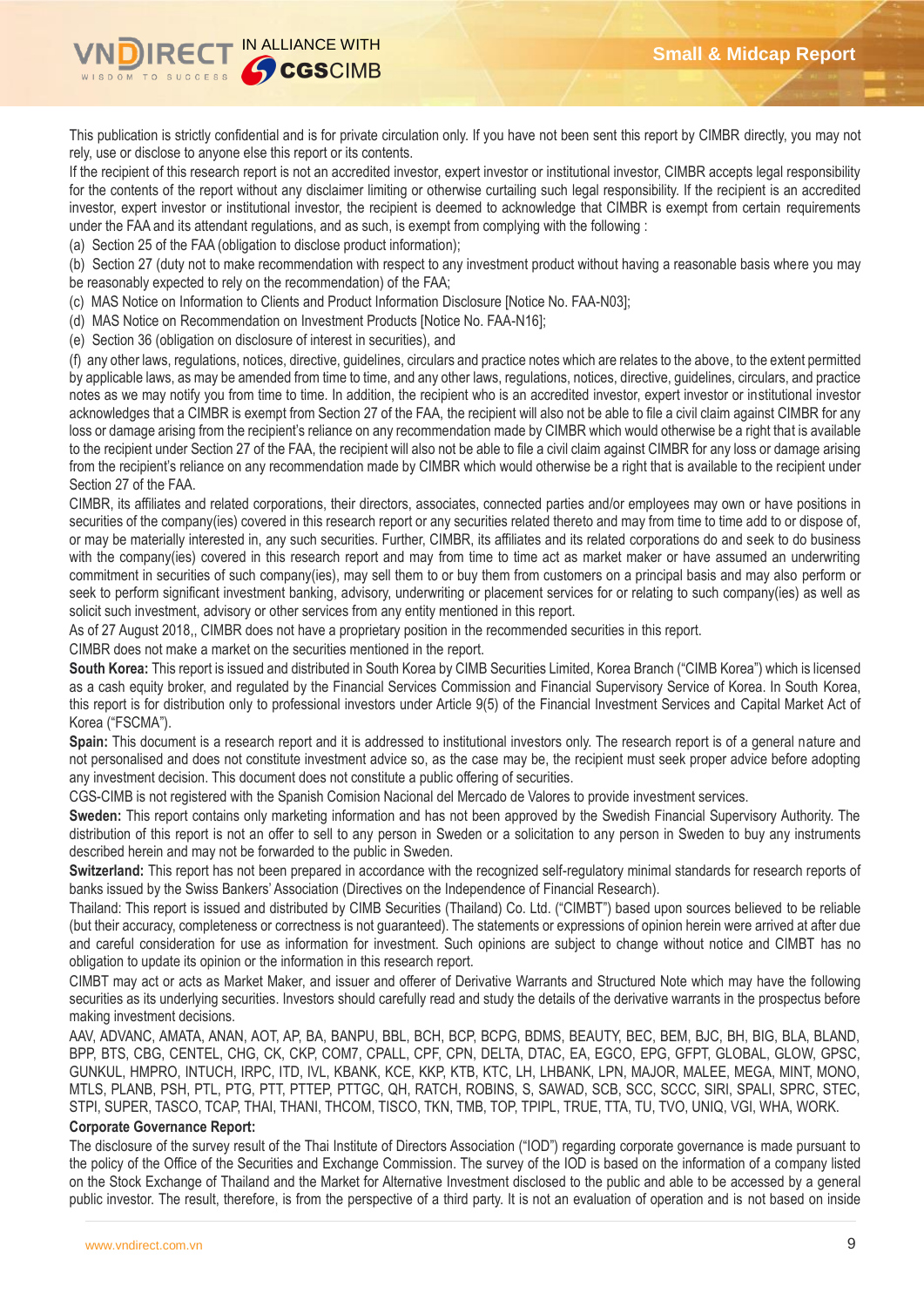

information.

The survey result is as of the date appearing in the Corporate Governance Report of Thai Listed Companies. As a result, the survey result may be changed after that date. CIMBT does not confirm nor certify the accuracy of such survey result.

| Score Ra.<br>anae: | 100<br>n۵<br>ັນບ                      | 00<br>$\circ$<br>ou<br>೦೮ | 70<br>$\overline{\phantom{a}}$<br>- 14<br>u | $\overline{\phantom{0}}$<br>'U or<br><b>Below</b> | N0<br>Result<br>uvev.<br>∍uu |
|--------------------|---------------------------------------|---------------------------|---------------------------------------------|---------------------------------------------------|------------------------------|
| Description:       | Excellent<br>$\overline{\phantom{a}}$ | 000ز'<br>ver              | 000ن                                        | N/A                                               |                              |

**United Arab Emirates:** The distributor of this report has not been approved or licensed by the UAE Central Bank or any other relevant licensing authorities or governmental agencies in the United Arab Emirates. This report is strictly private and confidential and has not been reviewed by, deposited or registered with UAE Central Bank or any other licensing authority or governmental agencies in the United Arab Emirates. This report is being issued outside the United Arab Emirates to a limited number of institutional investors and must not be provided to any person other than the original recipient and may not be reproduced or used for any other purpose. Further, the information contained in this report is not intended to lead to the sale of investments under any subscription agreement or the conclusion of any other contract of whatsoever nature within the territory of the United Arab Emirates.

**United Kingdom and European Economic Area (EEA):** In the United Kingdom and European Economic Area, this material is also being distributed by CIMB Securities (UK) Limited ("CIMB UK"). CIMB UK is authorized and regulated by the Financial Conduct Authority and its registered office is at 27 Knightsbridge, London, SW1X7YB. The material distributed by CIMB UK has been prepared in accordance with CGS-CIMB's policies for managing conflicts of interest arising as a result of publication and distribution of this material. This material is for distribution only to, and is solely directed at, selected persons on the basis that those persons: (a) are eligible counterparties and professional clients of CIMB UK; (b) have professional experience in matters relating to investments falling within Article 19(5) of the Financial Services and Markets Act 2000 (Financial Promotion) Order 2005 (as amended, the "Order"), (c) fall within Article 49(2)(a) to (d) ("high net worth companies, unincorporated associations etc") of the Order; (d) are outside the United Kingdom subject to relevant regulation in each jurisdiction, material(all such persons together being referred to as "relevant persons"). This material is directed only at relevant persons and must not be acted on or relied on by persons who are not relevant persons. Any investment or investment activity to which this material relates is available only to relevant persons and will be engaged in only with relevant persons.

Where this material is labelled as non-independent, it does not provide an impartial or objective assessment of the subject matter and does not constitute independent "research" (cannot remove research from here under the applicable rules of the Financial Conduct Authority in the UK. Consequently, any such non-independent material will not have been prepared in accordance with legal requirements designed to promote the independence of research (cannot remove research from here) and will not subject to any prohibition on dealing ahead of the dissemination of research. Any such non-independent material must be considered as a marketing communication.

**United States:** This research report is distributed in the United States of America by CIMB Securities (USA) Inc, a U.S. registered brokerdealer and a related company of CIMB Research Pte Ltd, PT CIMB Sekuritas Indonesia, CIMB Securities (Thailand) Co. Ltd, CIMB Securities Limited, CIMB Securities (India) Private Limited, and is distributed solely to persons who qualify as "U.S. Institutional Investors" as defined in Rule 15a-6 under the Securities and Exchange Act of 1934. This communication is only for Institutional Investors whose ordinary business activities involve investing in shares, bonds, and associated securities and/or derivative securities and who have professional experience in such investments. Any person who is not a U.S. Institutional Investor or Major Institutional Investor must not rely on this communication. The delivery of this research report to any person in the United States of America is not a recommendation to effect any transactions in the securities discussed herein, or an endorsement of any opinion expressed herein. CIMB Securities (USA) Inc, is a FINRA/SIPC member and takes responsibility for the content of this report. For further information or to place an order in any of the above-mentioned securities please contact a registered representative of CIMB Securities (USA) Inc.

CIMB Securities (USA) Inc. does not make a market on other securities mentioned in the report.

CIMB Securities (USA) Inc. has not managed or co-managed a public offering of any of the securities mentioned in the past 12 months.

CIMB Securities (USA) Inc. has not received compensation for investment banking services from any of the company mentioned in the past 12 months.

CIMB Securities (USA) Inc. neither expects to receive nor intends to seek compensation for investment banking services from any of the company mentioned within the next 3 months.

**Other jurisdictions:** In any other jurisdictions, except if otherwise restricted by laws or regulations, this report is only for distribution to professional, institutional or sophisticated investors as defined in the laws and regulations of such jurisdictions.